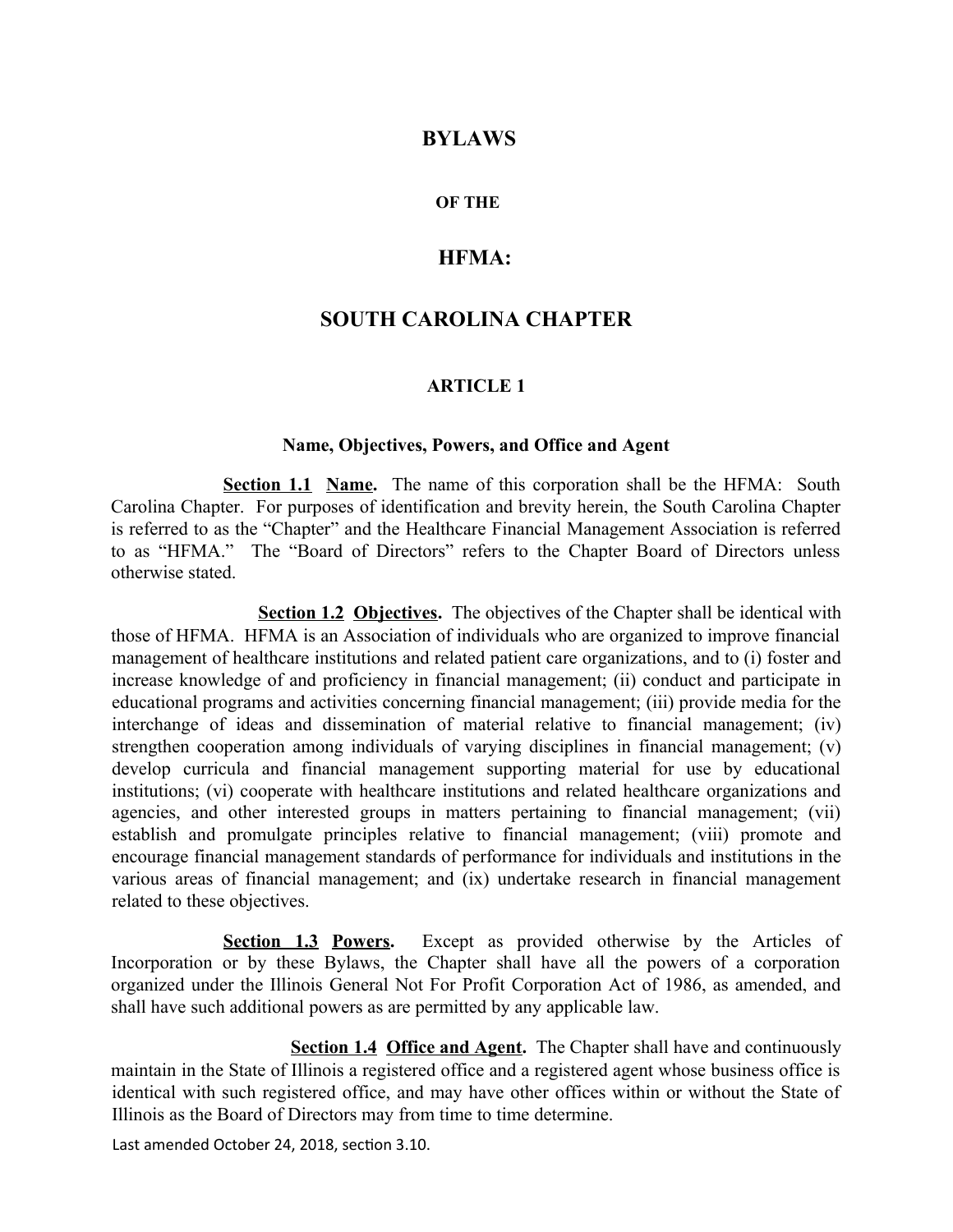# **ARTICLE 2**

#### **HFMA Charter**

**Section 2.1 Charter Terms and Conditions.** Chapter officers and directors shall comply with the terms and conditions set forth in the Chapter charter, as granted by HFMA and as may be amended by HFMA from time to time. All actions and activities of the Chapter shall be in accordance with these Bylaws, the Chapter charter, and the policies, procedures, and regulations of HFMA, including, but not limited to, those relating to federal, state, and local income tax law requirements, antitrust compliance, membership procedures, disciplinary procedures, and use of trademarks and other intellectual property in which HFMA owns or claims rights.

**Section 2.2 No HFMA Liability.** Chapter officers and directors shall not obligate or otherwise make HFMA responsible or liable for any expenditures, nor shall they make commitments or advance positions on behalf of HFMA, unless the making of such expenditures or commitments or the advancement of such positions shall first have been approved in writing on behalf of HFMA by an authorized officer thereof.

#### **ARTICLE 3**

#### **Members**

**Section 3.1 Qualifications.** Membership in the Chapter shall be open to all members of HFMA; provided that, an HFMA member may not be a member of more than one chapter concurrently. Classes of membership within the Chapter and qualifications for membership in those cases shall be the same as those specified in the Bylaws of HFMA.

**Section 3.2 Admissions.** Final determination of an applicant's qualifications for membership and for a specific class of membership, except in the case of a Chapter Life member, shall be made in accordance with the policies established by the Board of Directors of HFMA. The Board of Directors, through the Chapter President, may recommend to HFMA that Chapter Life Membership be conferred upon a member to recognize outstanding chapter accomplishments. The member must be a retired member in good standing.

#### **Section 3.3 Voting Rights.**

(a) Each Member, Advanced Member, Chapter Life Member or National Life Member shall be entitled to one (1) vote on each matter submitted to a vote of the members. Student members shall have no voting rights.

(b) Use of the term "members" hereinafter shall refer to all members of the Chapter. Use of the term "voting members" shall refer to all members of the Chapter who may vote.

## **Section 3.4 Duties; Fees and Assessments; Delinquency; Discipline; and Resignation.**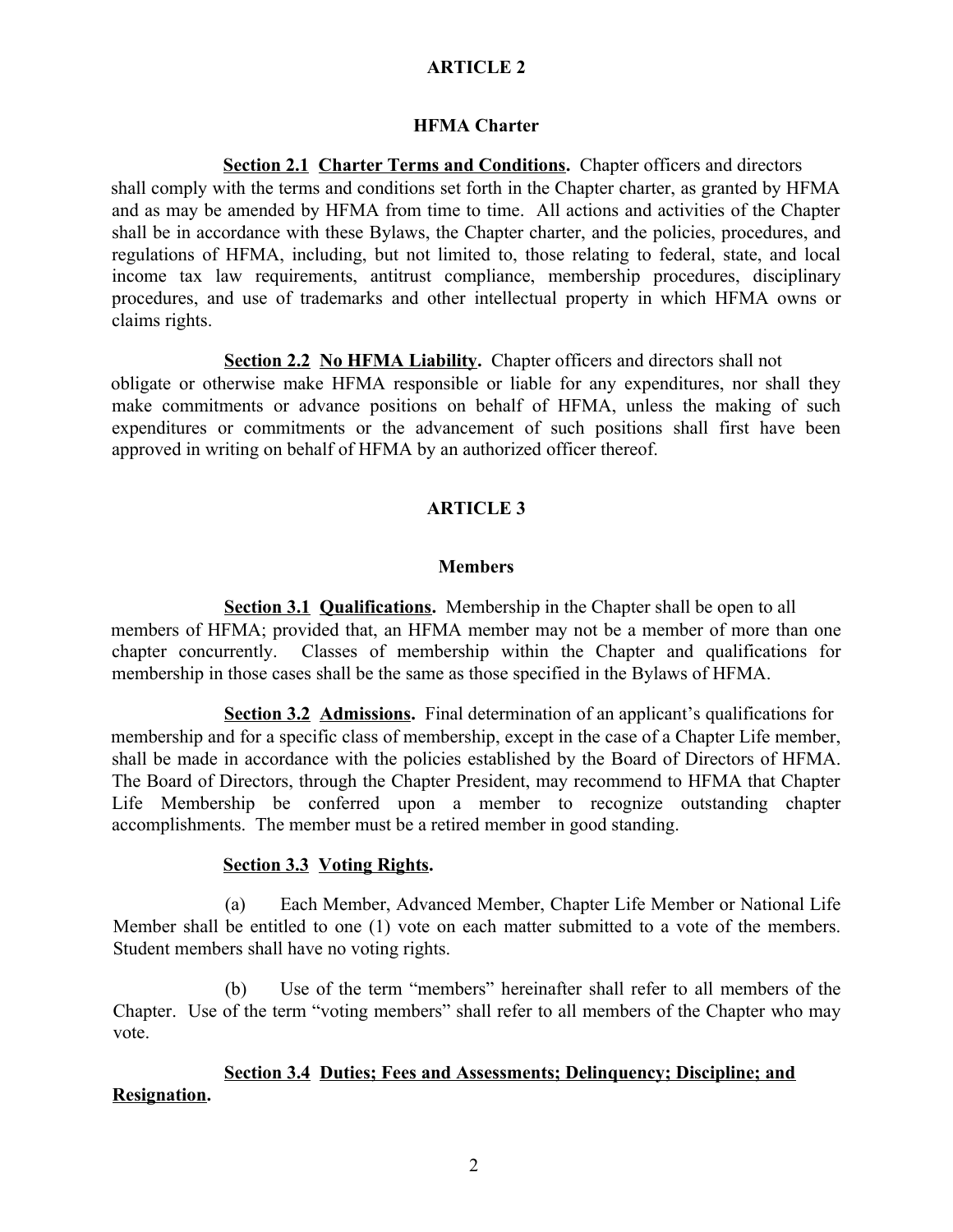(a) It shall be the duty of each member to keep on file with the designated

office

of the Chapter a current official address and, when available, an e-mail address, to which all notices required by applicable law or by these Bylaws may be sent. The mailing of a notice to such address shall be the extent of the Chapter's responsibility for such notice.

(b) All members shall pay annual HFMA dues as determined by the HFMA Board of Directors. Dues shall be payable on such date(s), and in such amounts and manner, as may be determined by the HFMA Board of Directors.

(c) Members who have not paid their annual dues within the time provided in HFMA's Bylaws shall cease to be members of HFMA and, thereby, of the Chapter, and may be reinstated only as provided in HFMA's Bylaws. The Chapter shall cooperate in encouraging prompt payment of membership dues.

(d) Any member whose conduct is found to be detrimental to the objectives of HFMA, or who is found to have engaged in activities that violate the Code of Ethics of the HFMA currently in existence or as may, from time to time, be amended, shall be reported to the chief staff officer of HFMA for possible disciplinary action.

(e) A member may resign at any time by giving written notice to HFMA's Member Service Center; provided that, resignation shall not relieve a member from liability for dues accrued and unpaid as of the date of resignation.

# **Section 3.5 Meetings of Members.**

(a) The annual meeting of the members of the Chapter shall be

held within

ninety (90) days preceding the end of the Chapter's fiscal year, at such time and place as may be determined by resolution of the Board of Directors, for the purposes of electing officers and directors or transacting such other business as may properly come before the membership.

(b) Additional regular meetings of the members may be held at

such time and

place as may be determined by resolution of the Board of Directors. Meetings devoted to educational programs, the annual meeting, and special meetings shall, for purposes of this meeting requirement, be considered regular meetings.

> (c) Special meetings of the members may be called by the President or the Board of Directors or by written petition of ten (10) percent of voting Chapter members.

# **Section 3.6 Notice of Meetings.**

(a) Written notice stating the place, day, and hour of a meeting of members and,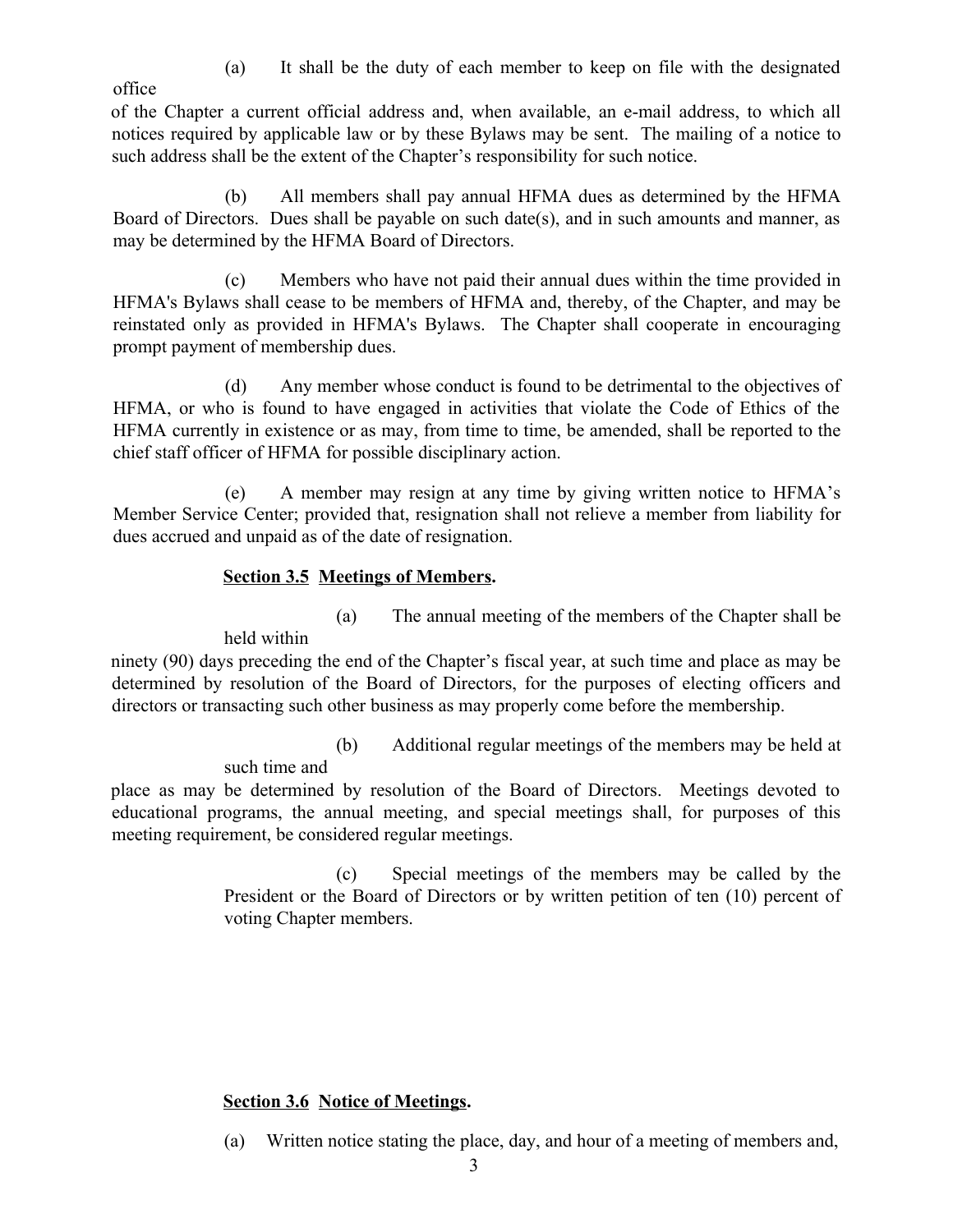in the case of a special meeting, the purpose or purposes for which the meeting is called, shall be delivered not less than ten (10) days nor more than 60 days (and, in the case of a special meeting, not more than thirty (30) days) before the date of the meeting, by the Secretary, or his or her designee, to each member of the Chapter at the address shown for such member on the records of the Chapter. Such delivery may be accomplished by U.S. mail, by facsimile, or by electronic communication.

(b) Notice of any meeting of members may be waived in a writing signed by the member(s) entitled to such notice either before or after the time of the meeting. Attendance of a member at any meeting shall constitute a waiver of notice of such meeting except where the member attends the meeting for the express purpose of objecting to the holding of the meeting because proper notice was not given.

**Section 3.7 Quorum.** Ten percent of the voting members of the Chapter, present in person or by proxy, shall constitute a quorum for the consideration of matters at any meeting of members. If a quorum is not present, a majority of the voting members present at the meeting may adjourn the meeting to another time.

**Section 3.8 Action at a Meeting.** Only voting Chapter members in good standing may vote on matters submitted to a vote of members. Each voting member shall be entitled to one vote on each matter. The affirmative vote of a majority of voting members, present in person or by proxy, at a meeting at which a quorum is present shall be the act of the members, unless the vote of a greater number is required by law, by the Articles of Incorporation, or by these Bylaws.

**Section 3.9 Proxies.** (a) At meetings of members, a member having voting rights may vote by proxy executed in writing by the member or by the member's duly authorized attorney-in-fact. Such proxy shall be filed with the President of the Chapter before or at the time of the meeting.

(b) No proxy shall be valid after eleven (11) months from the date of its execution, unless the proxy provides otherwise.

(c) Only a Chapter member may be appointed as proxy; provided that, no employee of the Chapter may be appointed as proxy even though such person may be a Chapter member.

# **Section 3.10 Action Without a Meeting Prohibited; Attendance by Telephone**

# **Prohibited.**

(a) Any action which may be taken at a meeting of the members entitled to vote may be taken without a meeting by ballot delivered by mail, e-mail, or other electronic means, if all members are given the opportunity to vote, the number of members casting votes would constitute a quorum if such action had been taken at a meeting, and the action receives approval by a majority of the members casting votes (or such larger number as may be required by the Act, the Articles of Incorporation, or these Bylaws); and provided that:

 1. Voting must remain open at least 5 days from the date the ballot is delivered; provided, however, in the case of a removal of one or more directors, a merger, consolidation, dissolution or sale, lease or exchange of assets, the voting must remain open for at least 20 days from the date the ballot is delivered; and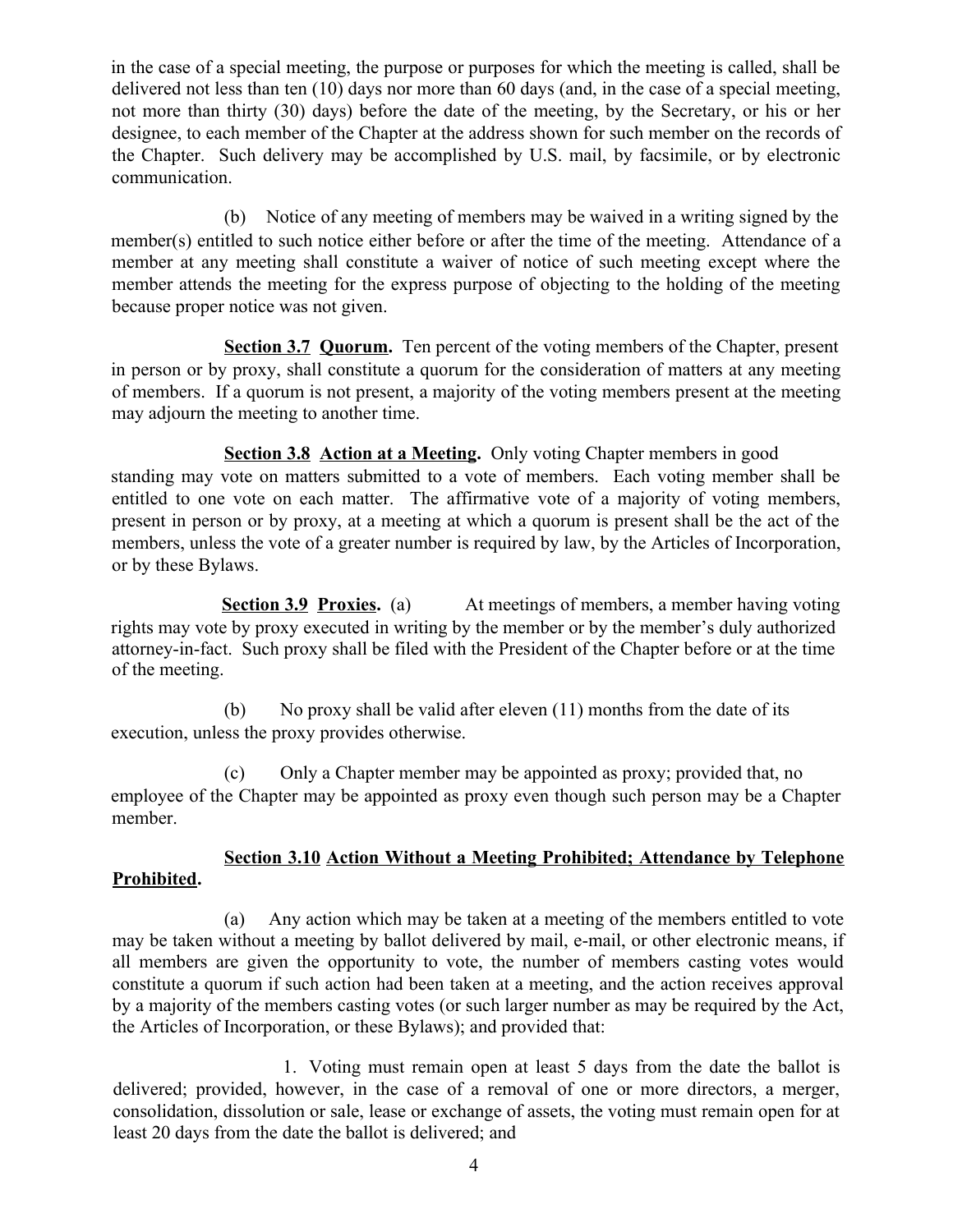2. Written notice of the proposed action is delivered to all members entitled to vote at least 5 days prior to the effective date of the action.

(b) Members may not participate in or vote at any meeting of members through the use of a conference telephone or other communications equipment.

**Section 3.11 Election By Written Ballot Permitted.** Elections of the Chapter may be accomplished by written ballot pursuant to the procedures set forth in Article 7 of these Bylaws and, in such event, ballots may be distributed and returned by U.S. mail, by facsimile, or by electronic means.

**<u>Section 3.12 Fixing Record Date for Voting</u>**. For the purpose of determining members entitled to notice of or to vote at any meeting of members, or in order to make a determination of members for any other proper purpose, the date on which notice of the meeting is sent out shall be the record date for such determination of members.

## **ARTICLE 4**

#### **Officers**

**Section 4.1 Enumeration.** The officers of the Chapter shall include a President, President-Elect, Secretary, Treasurer, Immediate Past President, Corporate Secretary, and such other officers as may be elected (or appointed by the Board of Directors as described in Section 4.5(c)). Officers whose authority and duties are not prescribed in these Bylaws shall have the authority and perform the duties prescribed from time to time by the Board of Directors.

**Section 4.2 Qualifications.** Officers shall be voting Chapter members in good

standing.

## **Section 4.3 Election and Term of Office.**

(a) The President of the Chapter shall succeed from the office of PresidentElect. The President shall hold office for one term of one (1) year; provided that, if the President-Elect fills a vacancy in the office of President, he or she shall hold office for the unexpired portion of the President's term and for an additional term.

(b) The President-Elect shall be elected by action of the voting members of the Chapter at an annual Chapter meeting or, if so determined by the Board of Directors, by mail ballot pursuant to the procedures set forth in Article 7 of these Bylaws, and shall hold office for one term of one (1) year; provided that, if the President-Elect holds office by appointment due to a vacancy in the office, he or she shall hold office only for the unexpired portion of the term and shall not succeed to the office of President unless duly elected as President.

(c) The Secretary, and Treasurer of the Chapter each shall be elected by action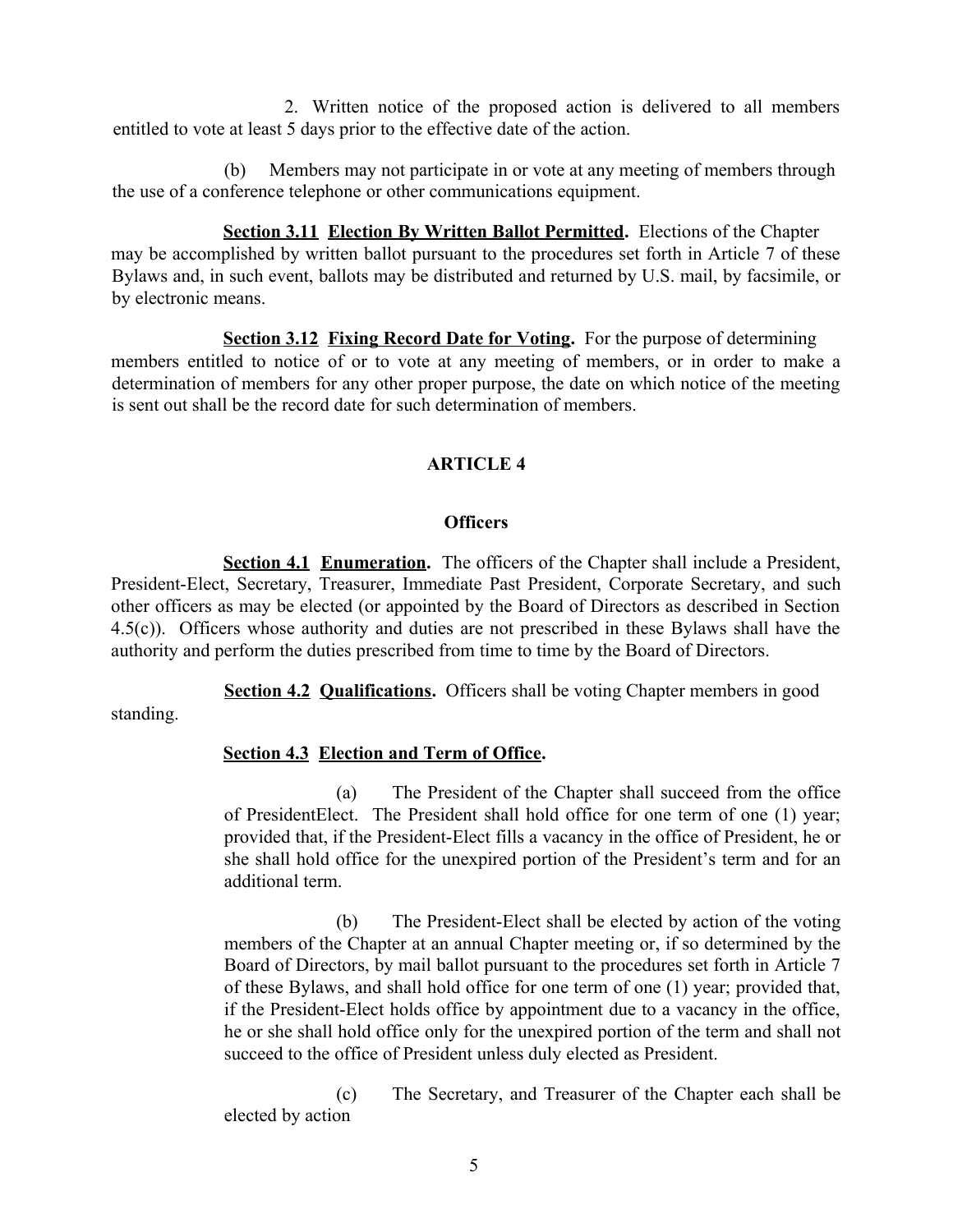of the voting members of the Chapter at an annual meeting or, if so determined by the Board of Directors, by mail ballot pursuant to the procedures set forth in Article 7 of these Bylaws, shall hold office for a term of one (1) year, and may not hold office for more than three (3) full consecutive terms.

> (d) The term of office of each regularly elected officer shall begin on the June 1

following that officer's election. Each officer shall hold office until May 31 of the final year of the officer's term of office and until a successor has been elected and qualified, or until such officer's earlier death, resignation, or removal in the manner hereinafter provided. Election of an officer shall not of itself create any contract rights.

(e) The Corporate Secretary shall be designated by HFMA and

shall not serve

as a director.

## **Section 4.4 Resignation and Removal.**

(a) Any officer may resign at any time by giving notice to the President or the Secretary. A resignation is effective when the notice is delivered unless the notice specifies a date later than the date of delivery. The resignation of an officer need not be accepted in order to be effective.

(b) Upon the recommendation of the Board of Directors, any officer of the Chapter may be removed when, in the judgment of the membership, the best interests of the Chapter or HFMA will be served by the removal. Such officer(s) may be removed only by the affirmative vote of two-thirds of the voting members of the Chapter present at a meeting of the members of the Chapter for which written or electronic notice stating that a purpose of the meeting is to vote upon the removal of one or more of such officers named in the notice is delivered to all members. Only the named officer(s) may be removed at such meeting.

# **Section 4.5 Vacancies.**

(a) Should a vacancy occur in the office of President, the President-Elect shall

automatically succeed to that office and perform the duties thereof for the unexpired term. At the end of such term, that individual shall assume the office of President for the next full term.

> (b) Should a vacancy occur in the office of President-Elect, the Board of Directors shall fill the vacancy from among the members of the Board of Directors for the unexpired term. An individual appointed to fill a vacancy in the office of President-Elect shall not succeed to the office of President unless so elected by action of the voting members of the Chapter.

(c) Should a vacancy occur in the offices of Secretary, Treasurer, or any other

office, the Board of Directors shall fill the vacancy from among the members of the Board of Directors for the unexpired term.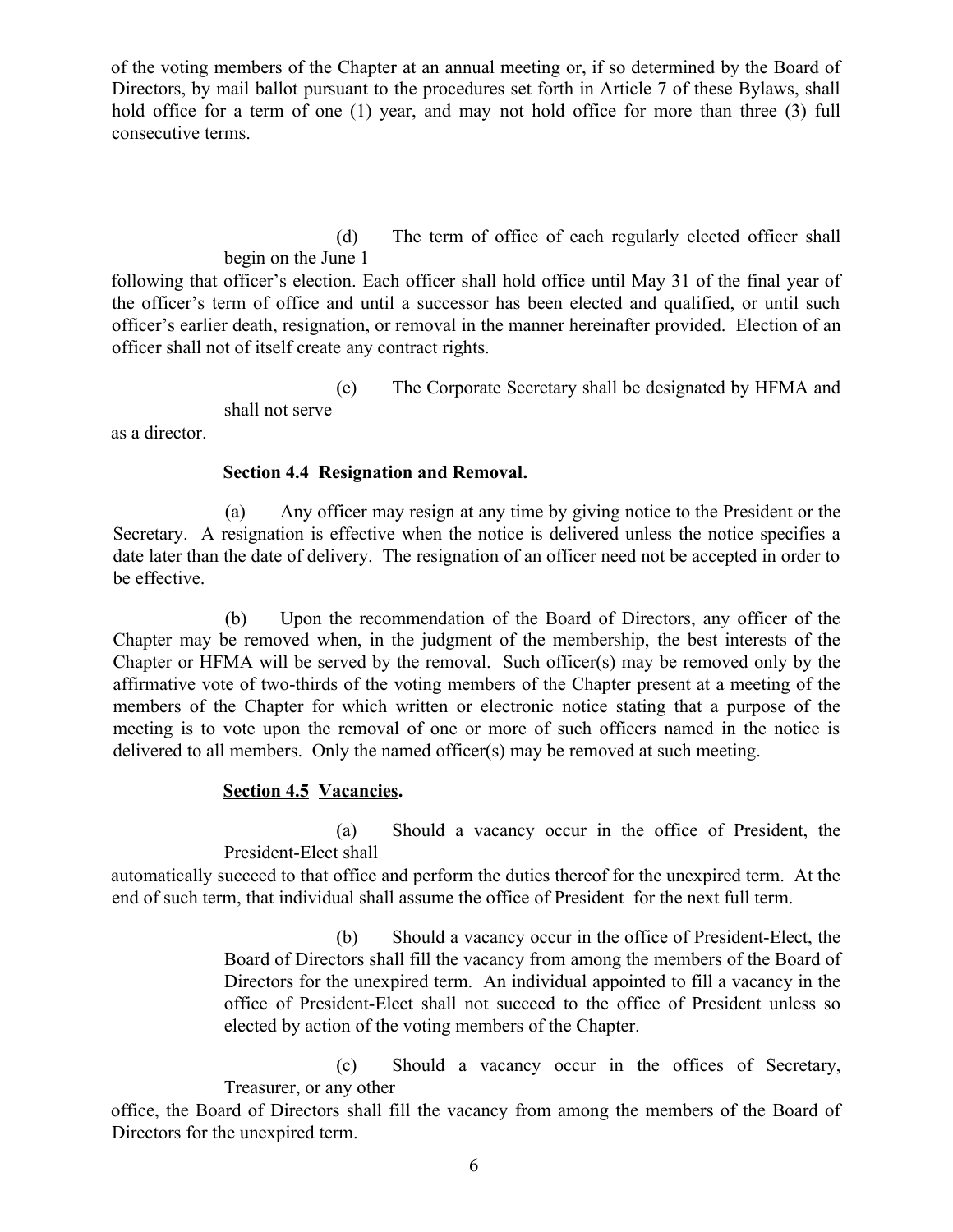**Section 4.6 Compensation.** No officer shall receive payment for services as an officer, except that an officer may be reimbursed for reasonable expenses incurred in connection with his or her service as an officer.

**Section 4.7 Duties of the President.** The President shall serve as the chief executive officer of the Chapter. The President shall preside at all meetings of the Chapter membership, the Board of Directors, and its Executive Committee, calling meetings of the Board of Directors and the Executive Committee, as the President deems necessary. The President shall exercise general supervision over the activities of the Chapter, shall assure adherence to the Chapter Bylaws and keep the members of the Board of Directors fully informed and consulted concerning the business of the Chapter. The President shall serve as an ex officio member of all committees.

**Section 4.8 Duties of the President-Elect.** In the absence of the President, or during the President's incapacity (as determined by the Board of Directors), the President's duties will be performed by the President-Elect. The President or the Board of Directors may assign such duties as will allow the President-Elect to become familiarized with the duties of the Presidency and the policies, objectives and general affairs of the Chapter.

**Section 4.9 Duties of the Treasurer.** The Treasurer shall receive and disburse the funds of the Chapter. The Treasurer shall keep and preserve proper vouchers and books of account that shall be open to inspection by the Board of Directors and subject to periodic review. The Treasurer shall deposit funds of the Chapter in such financial institutions as may be approved by the Board of Directors and shall disburse funds only upon approved vouchers. The Treasurer shall submit regular financial reports to the Board of Directors and an annual financial report to the Chapter membership and HFMA along with such other reports as may be required by HFMA from time to time, including a required annual financial review.

**Section 4.10 Duties of the Secretary.** The Secretary, or his or her designee, shall record the proceedings of the meetings of the Chapter and shall notify members of their election to office, maintain a roster of members, issue notices of all meetings, and perform such other duties as may be assigned to them from time to time by the President.

**Section 4.11 Duties of the Corporate Secretary**. The Corporate Secretary shall have the authority to sign corporate documents on behalf of the Chapter.

## **ARTICLE 5**

## **Board of Directors Section**

## **5.1 General Powers and Duties.**

(a) The affairs of the Chapter shall be managed by or under the direction of its Board of Directors.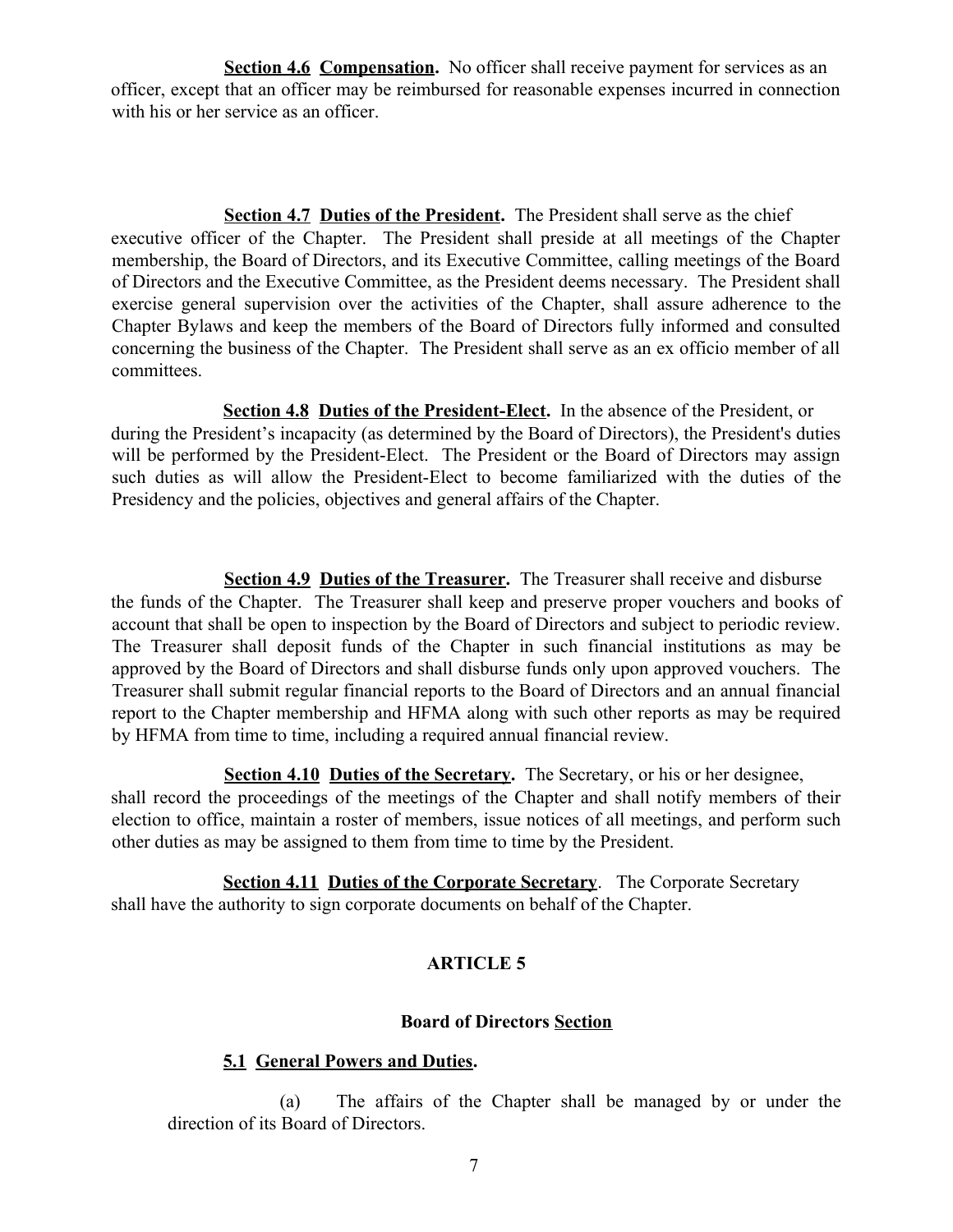(b) The Board of Directors shall have the powers and duties ordinarily delegated to the governing body of a corporation, including the following:

1. To exercise its legal authority and responsibility in

the general

direction and conduct of the affairs of the Chapter in order to promote the purposes of the Chapter;

2. To establish general administrative procedures governing the activities

of the Chapter and to develop long-term policies to foster the Chapter's growth and development;

3. To transact the general business of the Chapter;

4. To create and appoint members to committees of the Chapter Board of Directors and committees of the Chapter, and to direct and review all activities of all such committees;

5. To call regular and special meetings of the Chapter as may be

required;

6. To report to the Chapter annually its activities,

including an annual

financial report, and to make such interim reports as may be necessary and advisable; and

7. To take or cause to be taken such other action as it

deems necessary to carry out the duties and intentions of these Bylaws.

**Section 5.2 Qualifications.** Directors shall be voting members of the Chapter in good standing.

## **Section 5.3 Composition.**

- (a) The Board of Directors shall consist of thirteen (13) voting members.
- (b) The Board shall be composed as follows:
- 1. Four (4) elected Chapter officers who shall serve *ex officio* as

voting directors;

2. Nine (9) elected voting directors;

3. The immediate past president of the Chapter who shall be appointed to serve *ex officio* as a non-voting director; and

4. A Vice President of the South Carolina Hospital Association who shall be appointed to serve *ex officio* as a non-voting director.

# **Section 5.4 Election and Term of Office.**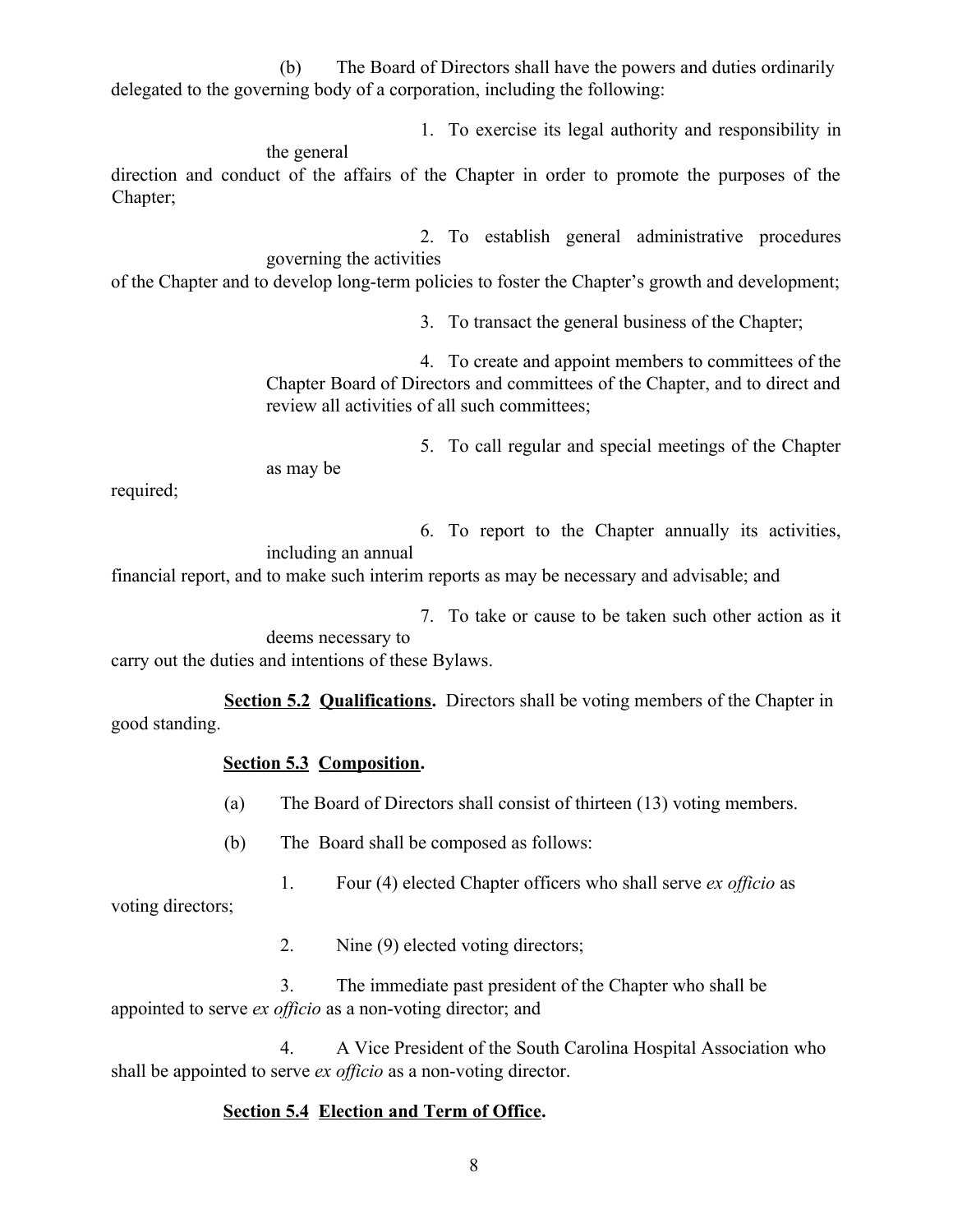(a) Elected directors shall be elected by action of the voting members of the Chapter at an annual Chapter meeting or, if so determined by the Board of Directors, by written ballot pursuant to the procedures set forth in Article 7 of these Bylaws, for a term of three (3) years. No director shall hold office for more than two (2) full consecutive terms.

(b) The term of office of each regularly elected director shall begin on the June 1 following that director's election. Each director shall hold office until May 31 of the final year of the director's term of office, and until a successor has been elected and qualified, or until such director's earlier death, resignation, or removal in the manner hereinafter provided.

**Section 5.5 Resignation.** A director may resign at any time by written notice delivered to the President or the Secretary. A resignation is effective when the notice is delivered unless the notice specifies a date later than the date of delivery. The resignation of a director need not be accepted in order to be effective.

# **Section 5.6 Removal of Directors.**

(a) Upon the recommendation of the Board of Directors, one or more directors may be removed when, in the judgment of the membership, the best interests of the Chapter or HFMA will be served thereby. Cause for removal shall include, but shall not be limited to, failure of the director to attend at least two Board meetings during any calendar year.

(b) An elected director may be removed by the affirmative vote of two-thirds of the voting members present at a meeting of the members of the Chapter for which electronic or written notice stating that a purpose of the meeting is to vote upon the removal of one or more directors named in the notice is delivered to all members. Only the named director(s) may be removed at such meeting.

(c) An appointed director may be removed by action of the Board of

Directors.

**Section 5.7 Vacancies.** Any vacancy occurring in the Board of Directors and any directorship to be filled by reason of an increase in the number of directors shall be filled by action of the Board of Directors. A director appointed to fill a vacancy shall be appointed for the unexpired term of his or her predecessor in office or, if the director is appointed because of an increase in the number of directors, the term of such director shall expire at the next regular election unless otherwise specified in the action appointing such director in order to maintain staggered terms among the Board of Directors.

**Section 5.8 Regular Meetings.** A minimum of four (4) regular meetings of the Board of Directors shall be held each year, one of which shall be designated the annual Chapter meeting.

**Section 5.9 Special Meetings.** Special meetings of the Board of Directors may be called by or at the request of the President or any three voting directors, and such person or persons may fix any reasonable place and time for holding any special meeting of the Board of Directors so called.

# **Section 5.10 Notice of Meetings.**

(a) Notice of any meeting of the Board of Directors shall be given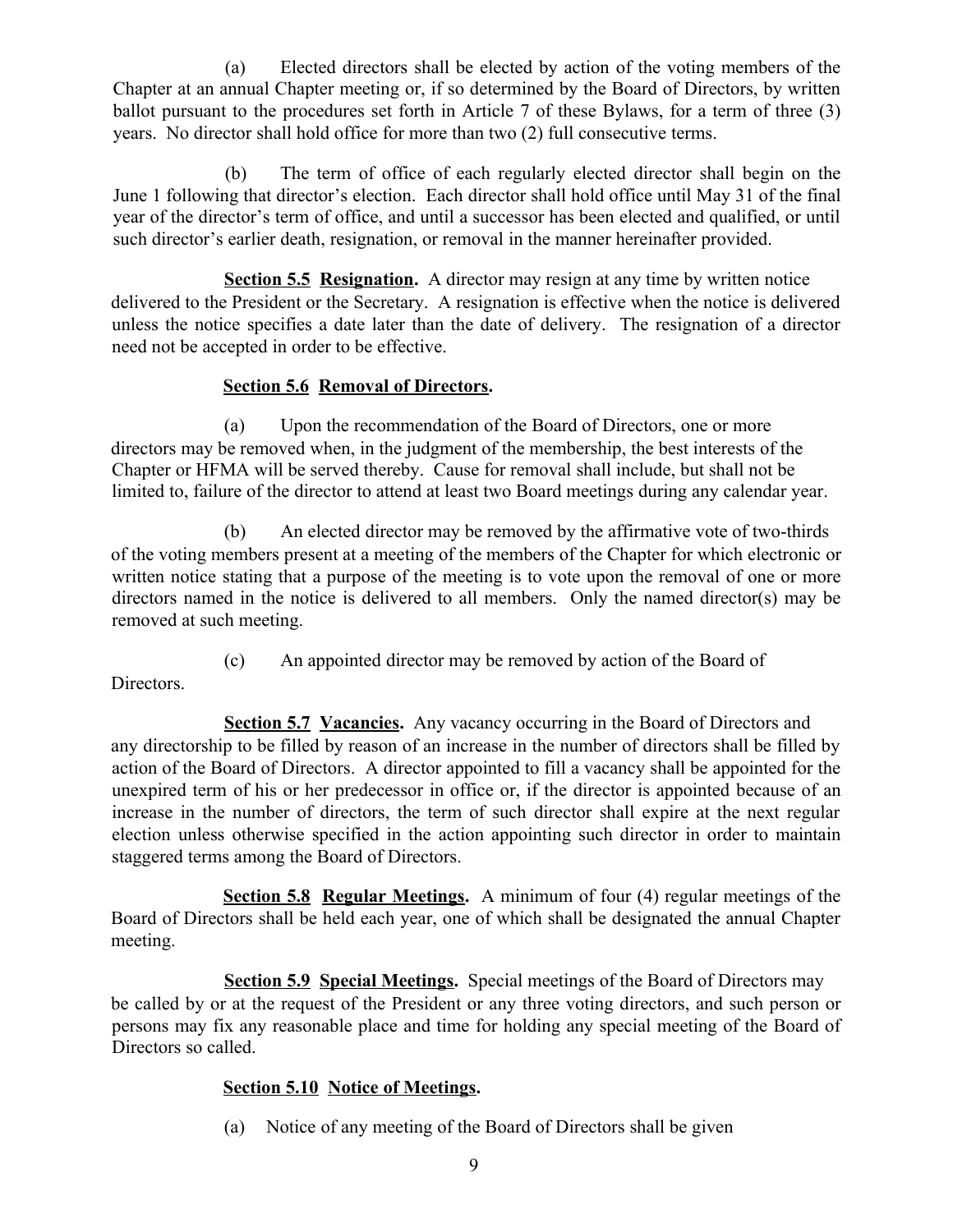in accordance with these Bylaws at least ten (10) days in advance thereof by written notice to each director at the address shown for such director on the records of the Chapter, delivered by U.S. mail, facsimile, or electronic communication.

(b) Notice of any meeting of the Board of Directors may be waived in a writing signed by the person or persons entitled to such notice either before or after the time of the meeting. Attendance of a director at any meeting shall constitute a waiver of notice of such meeting except where a director attends a meeting for the express purpose of objecting to the transaction of any business because the meeting is not lawfully called or convened.

(c) Neither the business to be transacted at, nor the purpose of, any regular meeting of the Board of Directors need be specified in the notice or waiver of notice of such meeting, unless specifically required by law, by the Articles of Incorporation, or by these Bylaws. Notice of special meetings shall state the purpose of the meeting.

**Section 5.11 Quorum.** A majority of the currently seated voting directors shall constitute a quorum for the transaction of business at any meeting; provided that, if less than a majority of the directors are present, a majority of the directors then present may adjourn the meeting to another time without further notice. Withdrawal of interested directors as defined in Section 5.17 from any meeting shall not cause failure of a duly constituted quorum at that meeting.

**Section 5.12 Action at a Meeting.** Each voting director shall be entitled to one vote. The affirmative vote of the majority of the voting directors present at a meeting at which a quorum is present shall be the act of the Board of Directors, unless the act of a greater number is required by law, by the Articles of Incorporation, or by these Bylaws. In the case of a tie vote, the position taken by the presiding officer shall determine the action of the Board of Directors.

# **Section 5.13 Proxy Prohibited; Presumption of Assent.**

(a) No director may act by proxy on any matter; provided that, directors may act without a meeting pursuant to the procedures set forth in Section 5.15 of these Bylaws.

(b) A director who is present at a meeting at which action on any matter is taken by the Board of Directors is conclusively presumed to have assented to the action taken unless such director's dissent or abstention is entered in the minutes of the meeting or unless such director files his or her written dissent or abstention to such action with the person acting as the secretary of the meeting before the adjournment of such meeting or forwards such dissent or abstention by registered or certified mail to the Secretary immediately after the adjournment of such meeting. Such right to dissent or abstain does not apply to a director who voted in favor of such action.

**Section 5.14 Attendance by Telephone.** Directors may participate in and vote at any meeting through the use of a conference telephone or other communications equipment by means of which all persons participating in the meeting can communicate with each other. Participation in such meeting shall constitute attendance and presence in person at the meeting.

**Section 5.15 Action Without a Meeting.** Any action required or permitted by law to be taken at a meeting of the Board of Directors may be taken without a meeting (i.e. by mail) if a consent in writing setting forth the action so taken shall be signed by all currently seated directors. The consent shall be evidenced by one or more written approvals, each of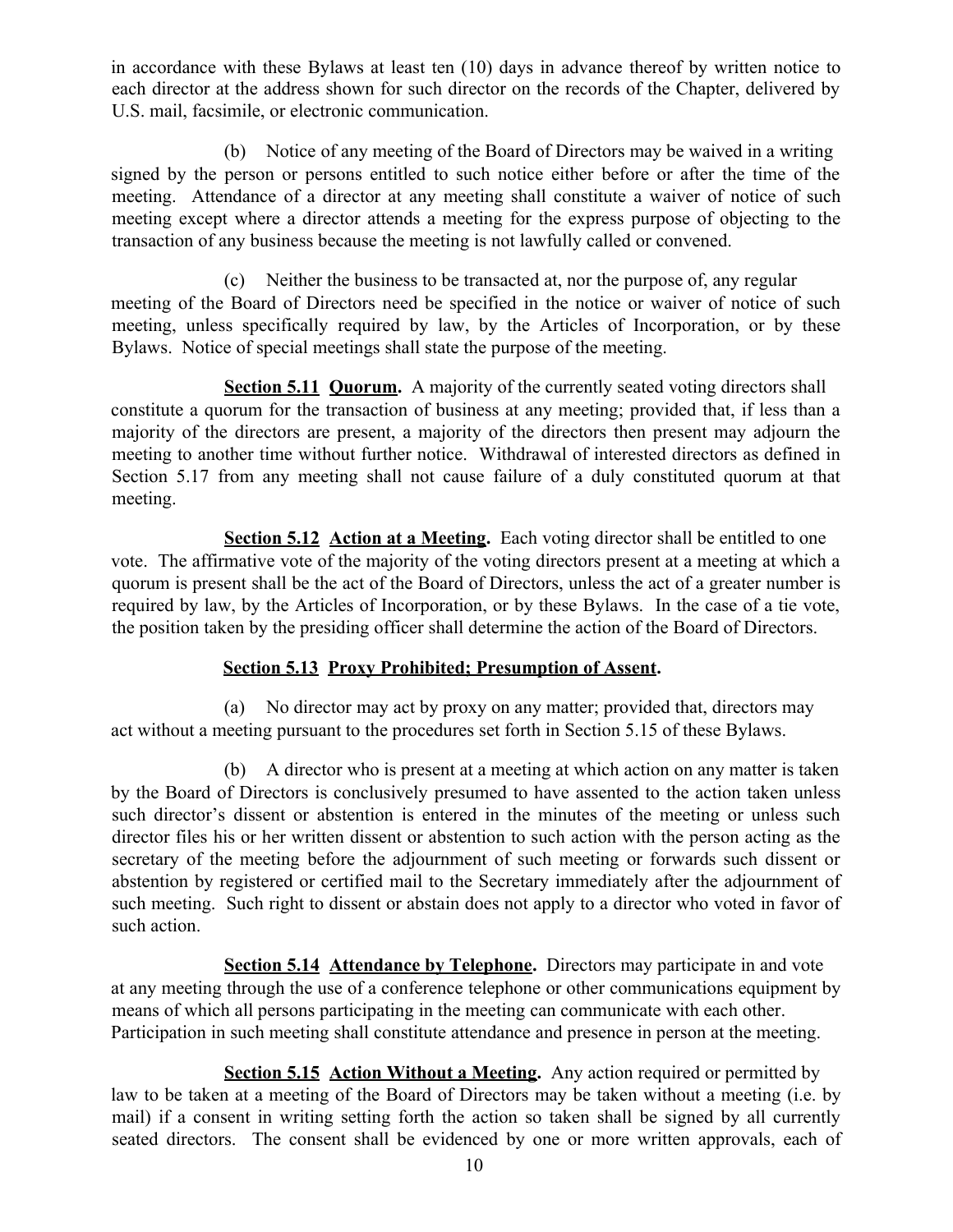which sets forth the action taken and bears the signature of one or more directors. All the approvals evidencing the consent shall be delivered to the Secretary to be filed in the records of the Chapter. The action taken shall be effective when all the directors have approved the consent unless the consent specifies a different effective date. Any such consent shall have the same force and effect as a unanimous vote. The written request for action and the written consent thereto may be delivered by U.S. mail, by facsimile, or by electronic communication.

**Section 5.16 Compensation; Reimbursement.** No director shall receive any

payment for services as a director, except that a director may be reimbursed for reasonable expenses incurred in connection with his or her service as a director.

#### **Section 5.17 Interested Directors.**

(a) A director who is directly or indirectly a party to a transaction with the Chapter (an "interested director") shall disclose the material facts of the transaction and his or her interest in or relationship to such transaction to the members, the Board of Directors, or any committee of the Board of Directors or committee of the Chapter considering such transaction prior to any action by the members, the Board of Directors, or such committee to authorize, approve, or ratify such transaction. A director is indirectly a party to a transaction if the director has a material financial interest or is an officer, director, or general partner in an entity which is a party to the transaction.

(b) The presence of the interested director or of a director who is otherwise not

disinterested may be counted in determining whether a quorum of members, the Board of Directors, or a committee is present but may not be counted when action is taken on the transaction.

## **ARTICLE 6**

## **Committees**

## **Section 6.1 Committees of the Board of Directors.**

(a) The Board of Directors may by resolution create one or more standing or special committees of the Board of Directors; appoint a director as chairperson of each committee; and appoint directors and other members of the Chapter to serve on the committee or committees. Each committee may exercise the authority of the Board of Directors to the extent permitted by law and as specified by the Board of Directors or in the Articles of Incorporation or these Bylaws, but the designation and appointment of any such committee and the delegation thereto of authority shall not operate to relieve the Board of Directors, or any individual director, of any responsibility imposed by law. A committee shall not take any action that is inconsistent with these Bylaws or that revokes or amends any previous action by the Board of Directors which is still in effect.

(b) Each standing or special committee of the Board of Directors shall have two or more directors as members, at least a majority of its members shall be directors, and all committee members shall serve at the pleasure of the Board of Directors. Committee members,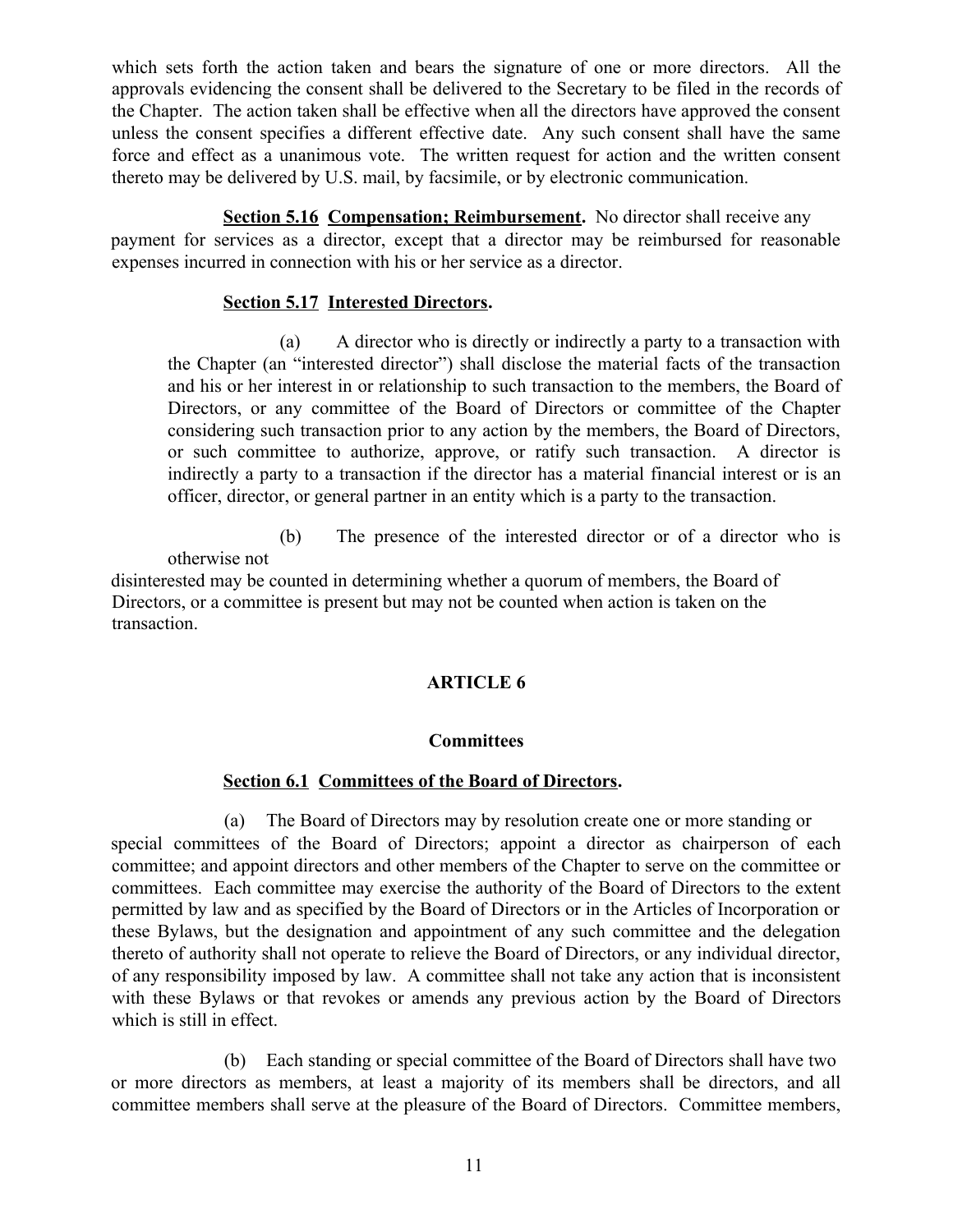other than officers of the Chapter who serve *ex officio,* each shall be appointed for a one (1) -year term and may not serve for more than one (1) full consecutive term.

(c) The President of the Chapter shall serve *ex officio* as a voting member of each committee of the Board of Directors.

**Section 6.2 Action of Committees of the Board of Directors.** A majority of a committee of the Board of Directors shall constitute a quorum. The act of a majority of committee members present and voting at a committee meeting at which a quorum is present shall be the act of the committee. No member of such committee of the Board of Directors may act by proxy and, to the extent provided in these Bylaws for presumption of assent of directors, assent is presumed for committee members. A committee member may participate in and act at any meeting through the use of a conference telephone or other similar communications equipment, and the committee may act by unanimous consent in writing without a meeting, in the manner provided by these Bylaws for the Board of Directors. Subject to these Bylaws and to action by the Board of Directors, a majority of the members of a committee of the Board of Directors shall determine the time and place of committee meetings and the notice required for such meetings.

## **Section 6.3 Executive Committee.**

(a) There shall be an Executive Committee of the Board of Directors which

may be known by such other title as the Board deems appropriate.

(b) The Executive Committee shall be composed of the elected officers of the Chapter, each of whom shall serve *ex officio*, plus one (1) at-large current voting director, who shall have served as a director during the previous year. The at-large director shall be elected for one (1) one (1)-year term at the last regular meeting of the Board of Directors preceding the beginning of the fiscal year in which he or she will serve. A vacancy among the at-large directors on the Executive Committee shall be filled by action of the Board.

(c) The President shall serve as chairperson of the Executive Committee and the Secretary shall serve as secretary of the Executive Committee.

(d) The Executive Committee shall act upon such matters as may be referred to

it during intervals between meetings of the Board of Directors to the extent permitted by law and as specified by the Board of Directors.

> (e) Meetings of the Executive Committee may be called by the President or any

two (2) Executive Committee members. Written notice of any such meeting shall be provided at least ten (10) days prior to the meeting via U.S. mail, facsimile, or electronic communication. Neither the purpose of nor the business to be transacted at any such meeting need be specified in the notice or waiver of notice of the meeting. A copy of each notice of an Executive Committee meeting shall be provided simultaneously to each member of the Board of Directors in order to allow the members to express their views on matters which may be considered at such meeting.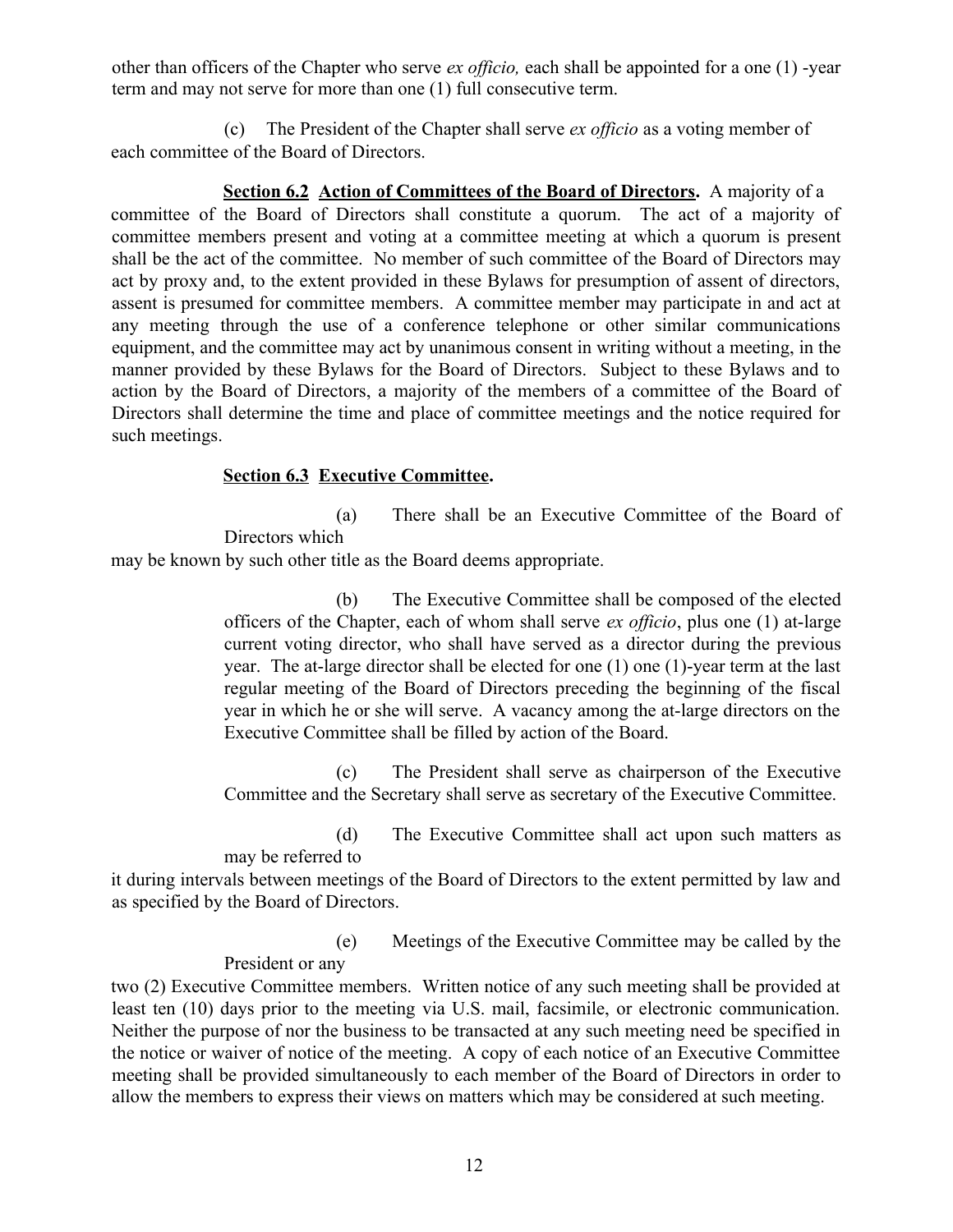(f) The Secretary, or his or her designee, shall keep a record of

the proceedings

of the Executive Committee and shall present such record of proceedings at each Board of Directors meeting.

**Section 6.4 Other Committees of the Board of Directors.** In addition to the Executive Committee, the Board of Directors may create such other standing committees as it deems advisable.

## **Section 6.5 Committees of the Chapter.**

(a) The Board of Directors may by resolution create one or more standing or special committees of the Chapter; appoint a chairperson of each committee; and appoint directors and other members of the Chapter to serve on the committee, a majority of whom need not be directors. Committees of the Chapter may not act on behalf of the Chapter or bind it to any action, but may make recommendations to the Board of Directors or to the officers.

(b) The number of committee members of each standing and special committee of the Chapter shall be determined by the chairperson of the committee, subject to approval by the President. Committee members shall be appointed for one (1)-year terms and may not serve for more than ten (10) full consecutive terms. Terms of such committee members may be staggered.

(c) The Board of Directors may by resolution appoint one or more individuals who are not members of the Chapter to serve, at the pleasure of the Board, as advisors to a committee of the Chapter. Advisors may, at the discretion of the chairperson of the committee, be present at committee meetings but may not vote.

**Section 6.6 Action of Committees of the Chapter.** A majority of a committee of the Chapter shall constitute a quorum. The act of a majority of committee members present and voting at a committee meeting at which a quorum is present shall be the act of the committee. No member of such committee may act by proxy and, to the extent provided in these Bylaws for presumption of assent of directors, assent is presumed for committee members. A committee member may participate in and act at any meeting through the use of a conference telephone or other similar communications equipment, and the committee may act by unanimous consent in writing without a meeting, in the manner provided by these Bylaws for the Board of Directors. Subject to these Bylaws and to action by the Board of Directors, a majority of the members of a committee of the Chapter shall determine the time and place of committee meetings and the notice required for such meetings.

# **Section 6.7 Nominating Committee.**

(a) The Nominating Committee shall be a committee of the Chapter whose purpose it shall be to nominate officer and director candidates from among qualified members of the Chapter.

(b) The Nominating Committee shall be composed of three (3) Chapter members, each of whom shall be appointed by the President for a one (1) year term.

(c) The Nominating Committee shall meet at least once each fiscal year. The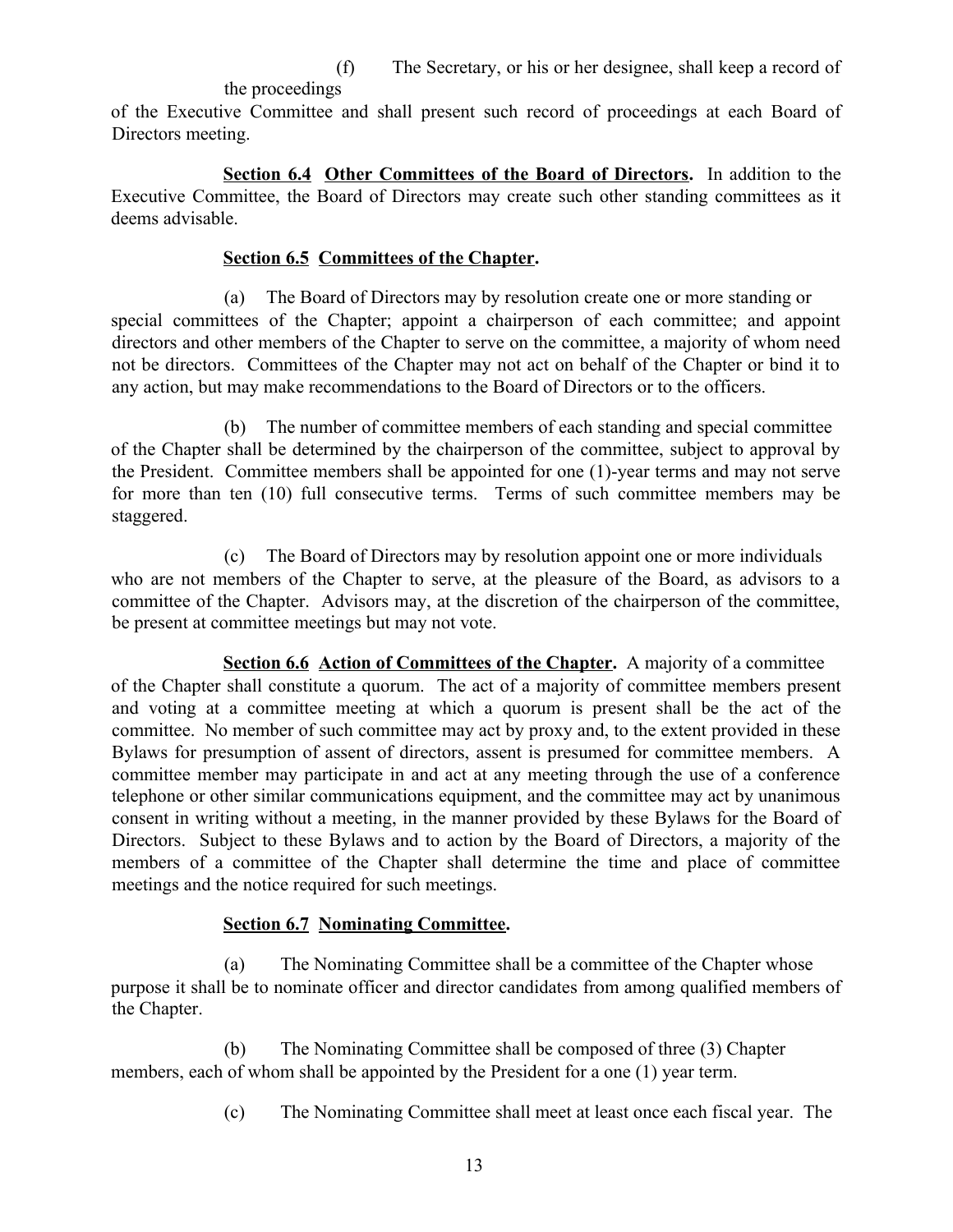chairperson of the committee shall report out the names of the candidates, each of whom shall have provided written or electronic consent to stand for election, to the President of the Chapter within ten (10) days of receipt of such consents, but in no event later than March 1 of each year.

# **Section 6.8 Financial Review Committee.**

(a) The Financial Review Committee shall be a committee of the Chapter whose purpose it shall be to ensure that a financial review is performed on the books and financial records of the Chapter at the close of each fiscal year.

(b) The Financial Review Committee shall be composed of three (3) Chapter members, each of whom shall be appointed by the President for a one (1) year term.

(c) The Financial Review Committee shall meet at least once each fiscal year.

(d) The Financial Review Committee, or its designees, shall:

1. Perform or have performed an annual review of the Chapter's financial records and communicate the results in writing to the Board of Directors;

2. Review and report in writing to the Board of Directors on the adequacy of the Chapter's internal controls; and

3. Perform such other duties as may be assigned by the Board of Directors.

**Section 6.9 Other Committees of the Chapter.** In addition to the above committees, the Board of Directors may create such other committees of the Chapter as it deems advisable.

# **Section 6.10 Term of Office, Removal of Committee Members, and Committee Longevity.**

(a) Except as otherwise expressly provided herein, the term of office of each committee member shall begin at the beginning of the committee meeting following that committee member's appointment, and shall continue until a successor is elected or appointed, unless the committee is sooner terminated, or the member resigns from the committee, is removed from the committee, or ceases to qualify as a member thereof.

(b) Any committee member may be removed by the Board of Directors whenever, in its judgment, the best interests of the Chapter or HFMA will be served by the removal.

(c) No committee shall continue beyond the next annual meeting of the Board of Directors after the designation of the committee unless otherwise expressly provided in the resolution creating the committee.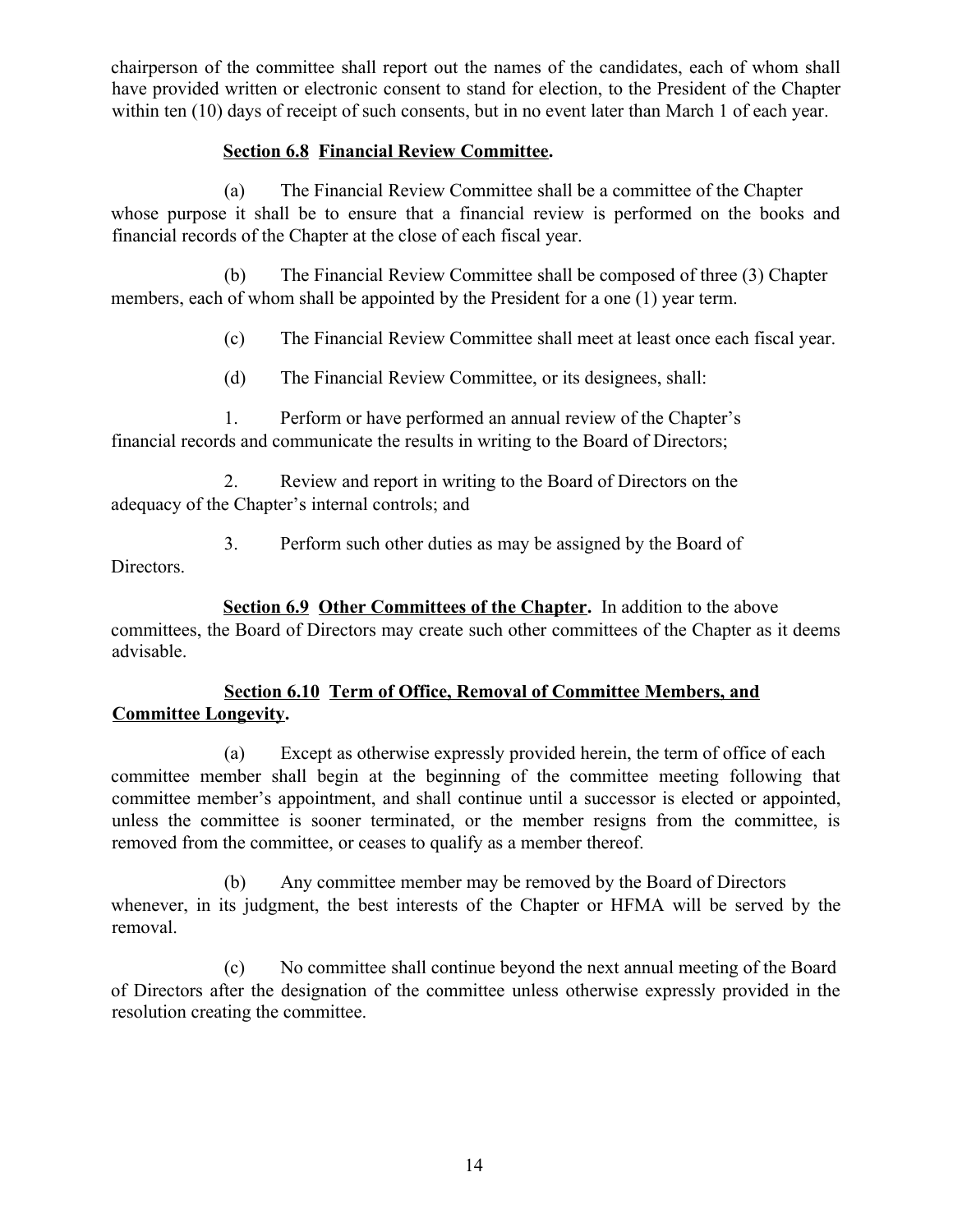## **ARTICLE 7**

#### **Election By Written Ballot**

#### **Section 7.1 Procedures.**

(a) A regular election of the Chapter shall be held each year.

(b) If so determined by the Board of Directors, elections may be accomplished by means of secret written ballot sent to voting members of the Chapter. Written balloting may be accomplished via U.S. mail, facsimile, or electronic means. The Board shall establish and publish rules and procedures for the fair and orderly conduct of elections.

(c) By no later than April 1 of each year, each voting member in good standing shall be sent an election ballot containing the names of the candidates nominated by the Nominating Committee, together with a notice explaining the procedure to be followed in submitting such ballots. No nominee's name shall be included on the election ballot unless the nominee has indicated in writing a willingness to serve if elected.

(d) The election ballot shall set forth at least one (1) nominee for each office and directorship to be filled. Provision also shall be made for write-in candidates. Election shall be by majority vote of the members of the Chapter submitting ballots in such election.

(e) The Secretary or Treasurer, and at least one other director, shall oversee the counting of election ballots. The results of regular elections of the Chapter shall be determined and reported to the Board of Directors and to all nominees within thirty days after the final date for the return of election ballots. The Chair shall announce the names of the new officers and directors at the Annual Chapter Meeting. The results of a special election of the Chapter shall be determined, reported to the Board of Directors and the nominees, and announced to members of the Chapter as soon after the special election as is reasonably possible.

**Section 7.2 New Officers and Directors.** New officers and directors shall be present, but shall not vote unless qualified by an office or directorship held prior to the election, at sessions of the Board of Directors occurring after his/her election or appointment but before June 1. New officers and directors shall take office on the June 1 following their election.

## **ARTICLE 8**

#### **Contracts and Financial Transactions**

**Section 8.1 Contracts.** The Board of Directors may authorize any officer or officers, agent or agents of the Chapter to enter into any contract or execute and deliver any instrument in the name of and on behalf of the Chapter, and such authority may be general or confined to specific instances.

**Section 8.2 Loans.** No loans shall be contracted on behalf of the Chapter and no evidences of indebtedness shall be issued in the name of the Chapter unless authorized by a resolution of the Board of Directors or by action of a duly empowered committee of the Board of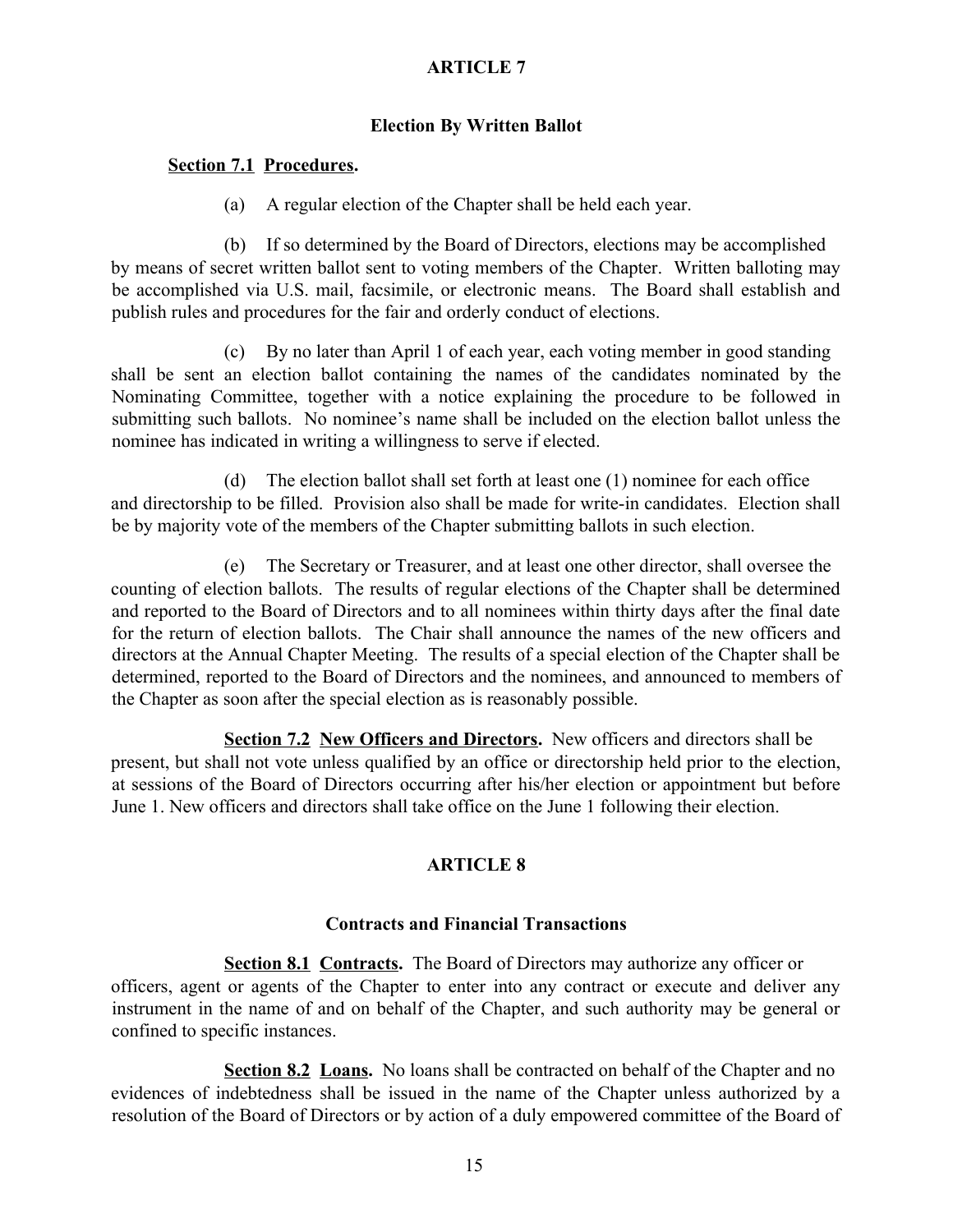Directors. Such authority may be general or confined to specified instances. No loan shall be made by the Chapter to a director or officer of the Chapter.

**Section 8.3 Checks, Drafts, Etc.** All checks, drafts, or other orders for the payment of money, notes or other evidence of indebtedness, issued in the name of the Chapter, shall be signed by such officer or officers, agent or agents of the Chapter and in such manner as shall from time to time be determined by resolution of the Board of Directors or by action of a duly empowered committee of the Board of Directors.

**Section 8.4 Deposits.** All funds of the Chapter shall be deposited from time to time to the credit of the Chapter in such banks, trust companies, or other depositories as the Board of Directors may select.

**Section 8.5 Gifts.** The Board of Directors may accept on behalf of the Chapter any contribution, gift, bequest, or devise for the general purposes or for any special purpose of the Chapter.

#### **ARTICLE 9**

#### **Records**

The Chapter shall keep correct and complete books and records of account and shall also keep minutes of the proceedings of its members, Board of Directors, and committees having any authority of the Board of Directors, and shall keep at its registered office or principal office a record giving the names and addresses of its members, directors, officers, and committee members. All books and records of the Chapter may be inspected by any member, or any member's agent or attorney, for any proper purpose at any reasonable time.

#### **ARTICLE 10**

#### **Fiscal Year**

The fiscal year of the Chapter shall be from June 1 to May 31.

#### **ARTICLE 11**

#### **Notices**

**Section 11.1 Manner of Notice.** Whenever under the provisions of law, the Articles of Incorporation, or these Bylaws, any notice whatever is required to be given to any officer, director, or member of the Chapter, it shall not be construed to require personal delivery. Such notice may be given in writing electronically, by facsimile, or by depositing it in a sealed envelope in the United States mail, postage prepaid and addressed to such officer, director, or member at his or her address as it appears on the books of the Chapter, and such notice shall be deemed to be given at the time when it is thus deposited in the United States mail; or such notice may be given in writing by any other means and if given by such other means, shall be deemed given when received. Such requirement for notice shall be deemed satisfied, except in case of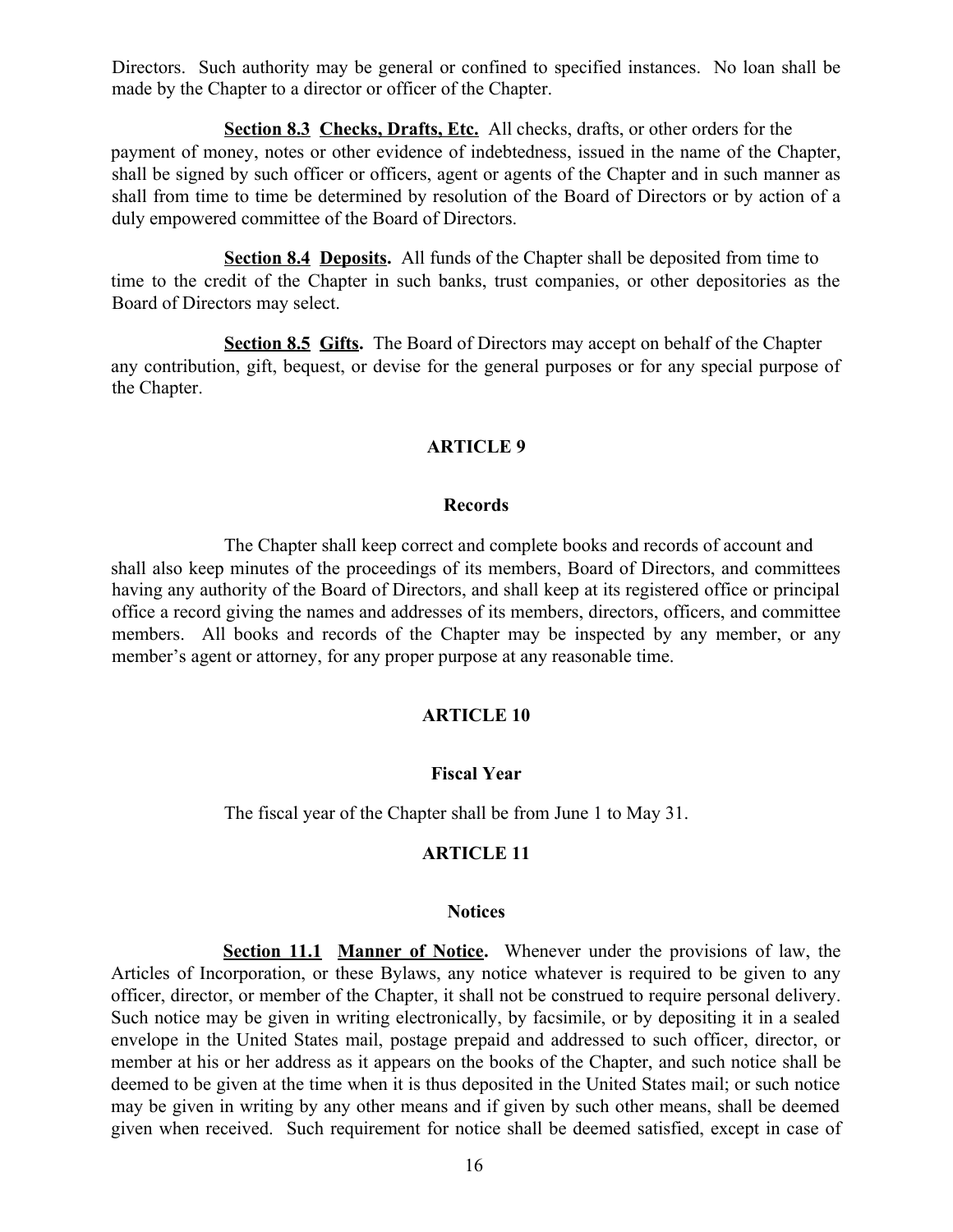meetings of members or meetings of directors or committees of the Board of Directors with respect to which written notice is required by law, if actual notice is received orally or in writing by the person entitled thereto as far in advance of the event with respect to which notice is given as the minimum notice period required by law, by the Articles of Incorporation, or by these Bylaws.

**Section 11.2 Waiver of Notice.** Whenever any notice is required to be given by law, by the Articles of Incorporation, or by these Bylaws, a waiver thereof in writing signed by the person or persons entitled to such notice, whether before or after the time stated therein, shall be deemed equivalent to the giving of such notice. Attendance at any meeting shall constitute waiver of notice thereof unless the person attends the meeting for the express purpose of objecting to the holding of the meeting because proper notice was not given.

#### **ARTICLE 12**

#### **Rules**

All deliberations of the Chapter, its Board of Directors, and its committees shall be governed by parliamentary procedure as interpreted by the current edition of Robert's Rules of Order, Newly Revised, when not in conflict with these Bylaws, the Articles of Incorporation, or the law.

#### **ARTICLE 13**

#### **Nondiscrimination**

The Chapter shall not adopt any policy, practice, or procedure which results in discrimination on the basis of race, religion, national origin, gender, sexual orientation, or disability.

#### **ARTICLE 14**

#### **Indemnification and Insurance**

Each person who at any time is or shall have been a director, officer, employee, or agent of the Chapter or is or shall have been serving at the request of the Chapter as a director, officer, employee, or agent of another corporation, partnership, joint venture, trust or other enterprise, shall be indemnified by the Chapter in accordance with and to the full extent permitted by the Illinois General Not For Profit Corporation Act of 1986, as in effect at the time of adoption of these Bylaws or as amended from time to time, and by any subsequent Illinois not for profit corporation law. The foregoing right of indemnification shall not be deemed exclusive of any other rights to which a person seeking indemnification may be entitled under any bylaw, agreement, vote of disinterested directors, or otherwise. If authorized by the Board of Directors, the Chapter may purchase and maintain insurance on behalf of any person to the full extent permitted by the Illinois General Not for Profit Corporation Act of 1986, as in effect at the time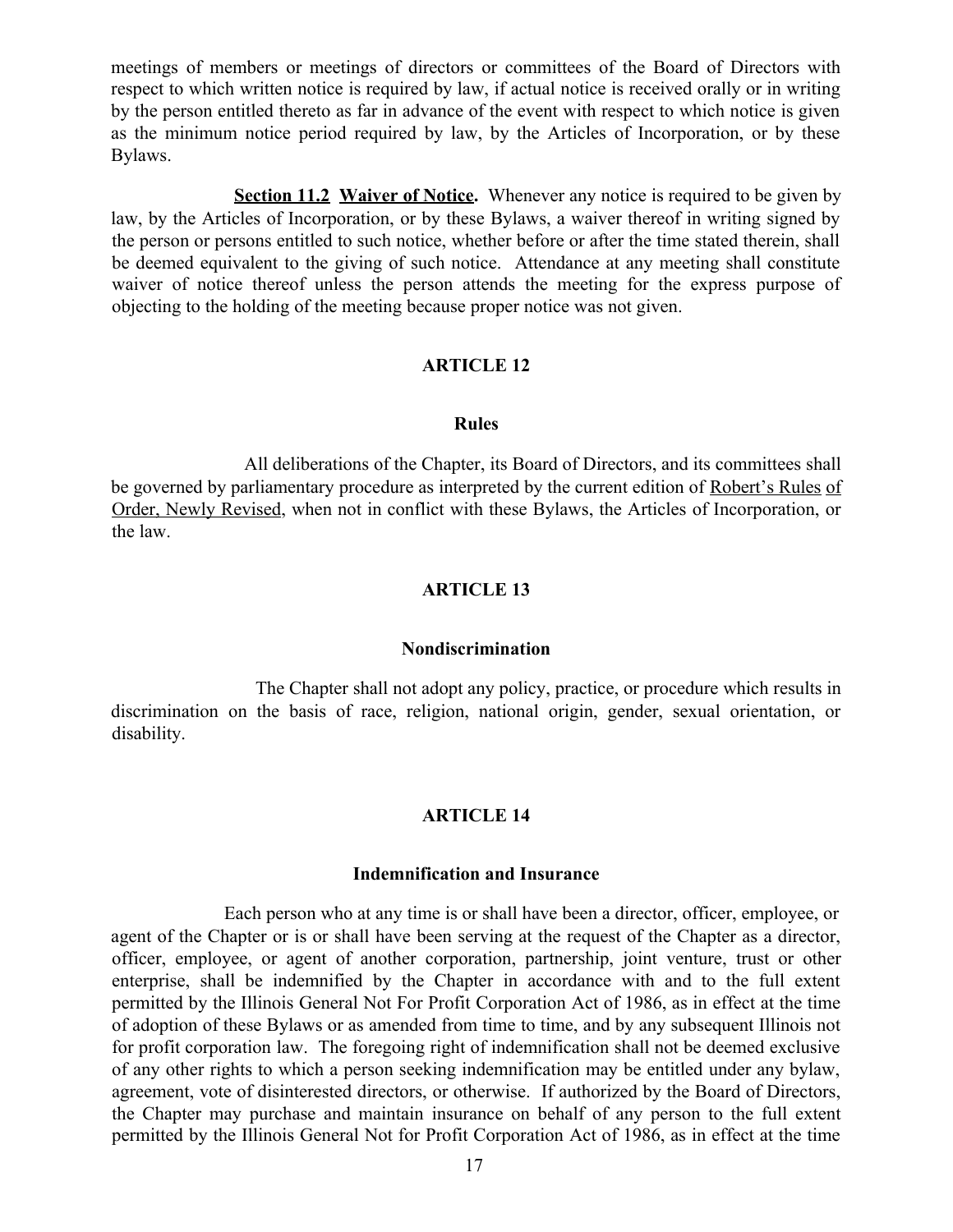of the adoption of these Bylaws or as amended from time to time, and by any subsequent Illinois not for profit corporation law.

# **ARTICLE 15**

#### **Dissolution**

Upon the dissolution of the Chapter, the Board of Directors shall make provision for the payment, satisfaction, and discharge of all of the liabilities and obligations of the Chapter, and shall return, transfer, or convey any assets held by the Chapter upon a condition requiring return, transfer, or conveyance by reason of the dissolution. Thereafter, the Board of Directors shall transfer or convey the remaining assets of the Chapter to HFMA.

# **ARTICLE 16**

#### **Amendments**

**Section 16.1 Authority.** These Bylaws may be altered, amended, or repealed, or new bylaws adopted, provided that the resulting Bylaws of the Chapter are consistent with the law and the Articles of Incorporation.

## **Section 16.2 Procedure for Amending Bylaws.**

(a) A Resolution to Amend the Bylaws, setting forth the full text of the proposed amendment and approved by the Chapter Board of Directors, shall be submitted for review by HFMA.

(b) HFMA shall approve or disapprove the Resolution, or approve same upon condition that it be revised in stated particulars, and shall transmit its action in writing to the Chapter Board of Directors.

(c) Upon receipt of the approved Resolution or upon adoption of a Resolution to Amend the Bylaws embodying any revisions stipulated by HFMA, the Secretary of the Chapter, or his or her designee, shall mail or electronically forward a copy of the Resolution to each voting member of the Chapter together with a notice of the meeting at which the vote on the amendment(s) is to be taken.

(d) An amendment shall be adopted by the affirmative vote of a majority of Chapter members, present in person [or by proxy], at a meeting for which proper notice and information has been provided. In addition, an amendment may be adopted without a meeting pursuant to the procedures set forth in Section 3.10 (a) of these Bylaws.

(e) Upon adoption, the Bylaws shall be immediately revised incorporating said amendment(s) and a copy of the Bylaws shall be transmitted to HFMA for filing.

(f) Amendments to the Bylaws shall become effective upon adoption, unless otherwise provided in the text of the amendment.